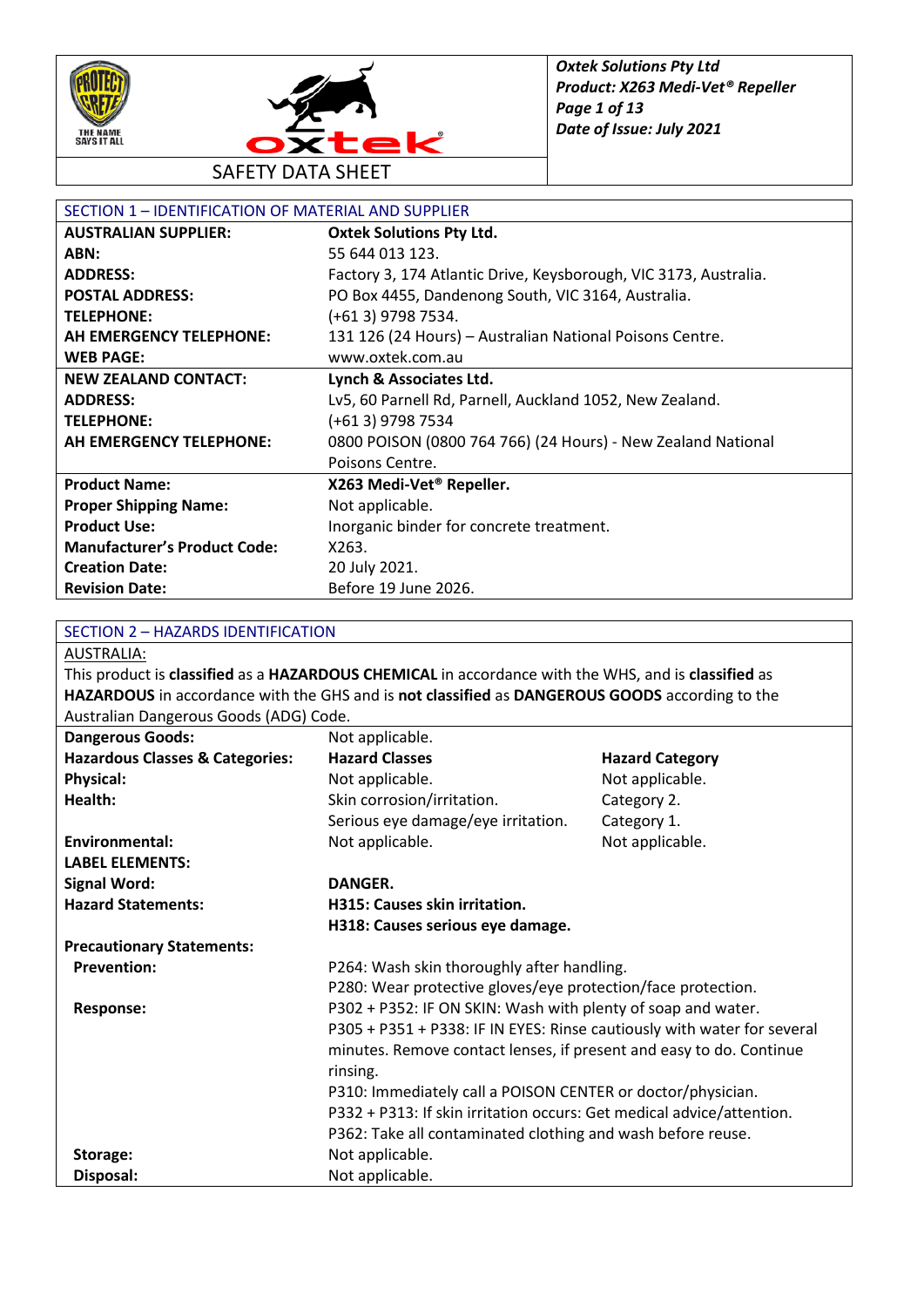



| <b>SECTION 2 - HAZARDS IDENTIFICATION (CONTINUED)</b> |                                                                                                            |                        |  |
|-------------------------------------------------------|------------------------------------------------------------------------------------------------------------|------------------------|--|
| General:                                              | If medical advice is needed, have product container or label at hand.                                      |                        |  |
|                                                       | Keep out of reach of children.                                                                             |                        |  |
|                                                       | Read label before use.                                                                                     |                        |  |
| Pictogram:                                            |                                                                                                            |                        |  |
|                                                       |                                                                                                            |                        |  |
|                                                       |                                                                                                            |                        |  |
|                                                       |                                                                                                            |                        |  |
|                                                       |                                                                                                            |                        |  |
|                                                       |                                                                                                            |                        |  |
| <b>Pictogram Description:</b>                         | Corrosion                                                                                                  |                        |  |
| Other Hazards which do not result                     | Not applicable.                                                                                            |                        |  |
| in Classification:                                    |                                                                                                            |                        |  |
| NEW ZEALAND:                                          |                                                                                                            |                        |  |
|                                                       | This product is classified as HAZARDOUS according to the New Zealand Hazardous Substances (Hazard          |                        |  |
|                                                       | Classification) Notice 2020 with EPA (formerly ERMA) Register Approval Number HSR002670 and Surface        |                        |  |
|                                                       | Coatings and Colourants (Subsidiary Hazard) Group Standard 2020, and not classified as Dangerous Goods for |                        |  |
|                                                       | transport, according to the New Zealand Standard NZS 5433:2020 Transport of Dangerous Goods on Land.       |                        |  |
| <b>Dangerous Goods:</b>                               | Not applicable.                                                                                            |                        |  |
| <b>Hazardous Classes &amp; Categories:</b>            | <b>Hazard Classes</b>                                                                                      | <b>Hazard Category</b> |  |
| <b>Physical:</b>                                      | Not applicable.                                                                                            | Not applicable.        |  |
| Health:                                               | Skin corrosion/irritation.                                                                                 | Category 2.            |  |
|                                                       | Serious eye damage/eye irritation.                                                                         | Category 1.            |  |
| <b>Environmental:</b>                                 | Not applicable.                                                                                            | Not applicable.        |  |
| <b>LABEL ELEMENTS:</b>                                |                                                                                                            |                        |  |
| <b>Signal Word:</b>                                   | DANGER.                                                                                                    |                        |  |
| <b>Hazard Statements:</b>                             | H315: Causes skin irritation.                                                                              |                        |  |
|                                                       | H318: Causes serious eye damage.                                                                           |                        |  |
| <b>Precautionary Statements:</b>                      |                                                                                                            |                        |  |
| <b>Prevention:</b>                                    | P264: Wash skin thoroughly after handling.                                                                 |                        |  |
|                                                       | P280: Wear protective gloves/eye protection/face protection.                                               |                        |  |
| <b>Response:</b>                                      | P302 + P352: IF ON SKIN: Wash with plenty of soap and water.                                               |                        |  |
|                                                       | P305 + P351 + P338: IF IN EYES: Rinse cautiously with water for several                                    |                        |  |
|                                                       | minutes. Remove contact lenses, if present and easy to do. Continue                                        |                        |  |
|                                                       | rinsing.                                                                                                   |                        |  |
|                                                       | P310: Immediately call a POISON CENTER or doctor/physician.                                                |                        |  |
|                                                       | P332 + P313: If skin irritation occurs: Get medical advice/attention.                                      |                        |  |
|                                                       | P362: Take all contaminated clothing and wash before reuse.                                                |                        |  |
| Storage:                                              | Not applicable.                                                                                            |                        |  |
| Disposal:                                             | Not applicable.                                                                                            |                        |  |
| General:                                              | If medical advice is needed, have product container or label at hand.                                      |                        |  |
|                                                       | Keep out of reach of children.                                                                             |                        |  |
|                                                       | Read label before use.                                                                                     |                        |  |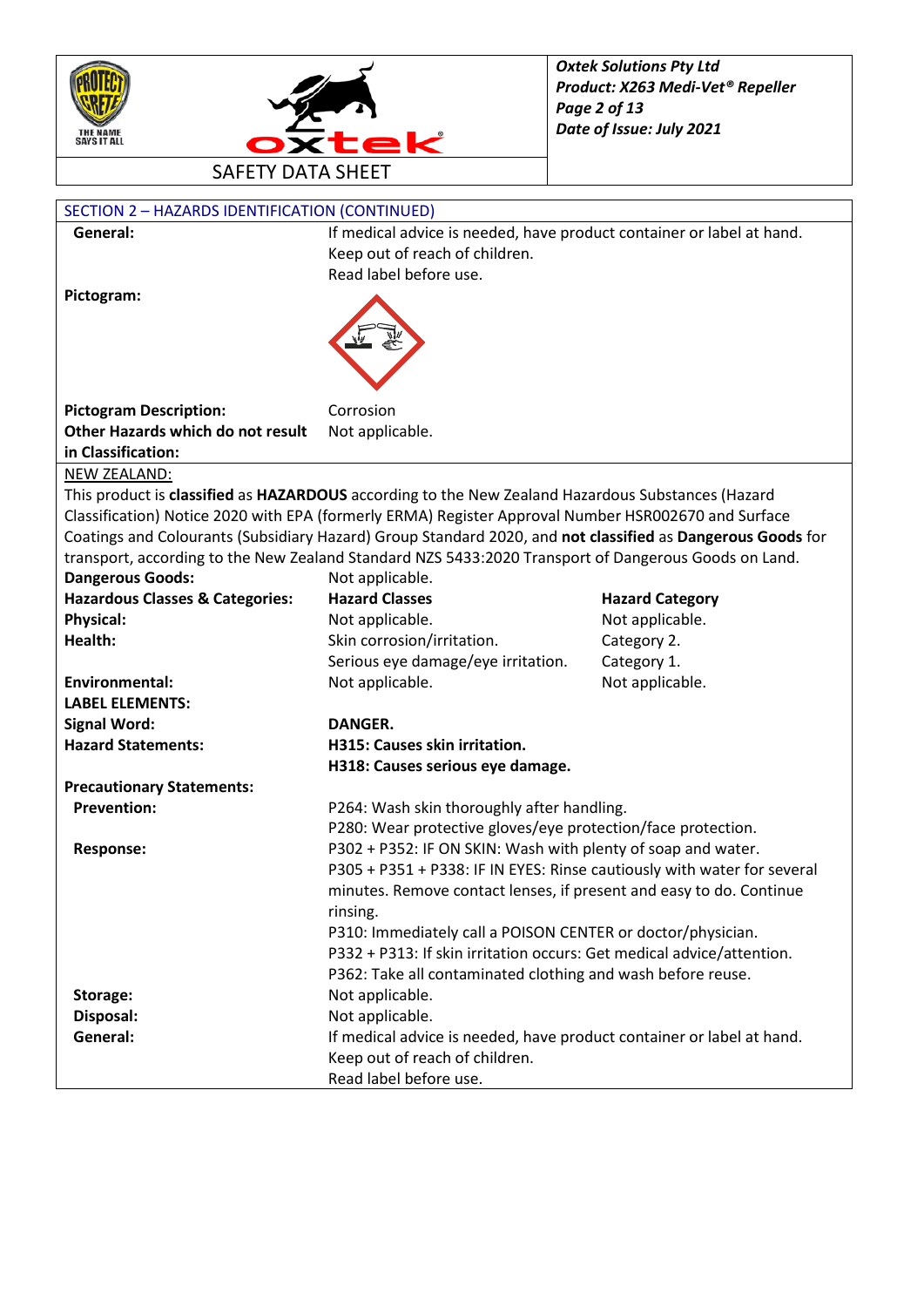



#### SECTION 2 – HAZARDS IDENTIFICATION (CONTINUED) **Pictogram:**



| <b>Pictogram Description:</b>     | Corrosion       |
|-----------------------------------|-----------------|
| Other Hazards which do not result | Not applicable. |
| in Classification:                |                 |

| SECTION 3 - COMPOSITION / INFORMATION ON INGREDIENTS |                    |                         |
|------------------------------------------------------|--------------------|-------------------------|
| Ingredients:                                         | <b>CAS Number:</b> | <b>Proportion:</b>      |
| Inorganic Alkali Silicates (Non-Hazardous)           | Proprietary        | $10 - 30\% \text{ w/w}$ |
| Silicon compound                                     | Proprietary        | $<$ 5% w/w              |
| Potassium hydroxide                                  | 1310-58-3          | $< 1\%$ w/w             |
| <b>Inorganic Silicon Compounds (Non-Hazardous)</b>   | Proprietary        | $< 1\%$ w/w             |
| <b>Other Compounds (Non-Hazardous)</b>               | Proprietary        | $< 1\%$ w/w             |
| Water                                                | 7732-18-5          | To 100% w/w             |
| <b>Total</b>                                         |                    | 100% w/w                |

| <b>SECTION 4 - FIRST AID MEASURES</b> |                                                                            |
|---------------------------------------|----------------------------------------------------------------------------|
| <b>Scheduled Poisons (AUSTRALIA):</b> | Poisons Information Centre in each Australian State capital city can       |
|                                       | provide additional assistance for scheduled poisons. (Phone Australia 13   |
|                                       | 1 126) or a doctor (at once).                                              |
| <b>Scheduled Poisons</b>              | New Zealand National Poisons Centre can provide additional assistance      |
| (NEW ZEALAND):                        | for scheduled poisons. Phone 0800 POISON (or 0800 764 766) or a doctor     |
|                                       | (at once).                                                                 |
| <b>First Aid Facilities Required:</b> | Eye wash fountains and a general washing facility should be easily         |
|                                       | accessible in the immediate work area.                                     |
| Inhalation:                           | Remove victim from exposure and to ventilated air - avoid becoming a       |
|                                       | casualty. Seek medical advice if necessary.                                |
| <b>Ingestion (Swallowed):</b>         | If swallowed DO NOT induce vomiting. Immediately rinse out mouth with      |
|                                       | water. Never give anything by mouth to an unconscious patient. If          |
|                                       | vomiting occurs naturally, have victim lean forward to reduce the risk of  |
|                                       | aspiration into the lungs. Get medical attention immediately.              |
| <b>Skin Contact:</b>                  | Remove affected person from source of contamination. If skin or hair       |
|                                       | contact occurs, remove contaminated clothing and flush skin and hair       |
|                                       | with running water. Get medical attention immediately.                     |
| <b>Eye Contact:</b>                   | Remove victim immediately from source of exposure. If in eyes, hold        |
|                                       | eyelids apart and flush the eye continuously with running water. Make      |
|                                       | sure to remove any contact lenses from the eyes before rinsing. Continue   |
|                                       | flushing until advised to stop by a Poisons Information Centre (e.g. phone |
|                                       | Australia 131 126; New Zealand 0800 764 766) or a doctor, or for at least  |
|                                       | 15 minutes. Get medical attention immediately.                             |
| <b>Protection of First-aiders:</b>    | No special precautions are envisaged to be required.                       |
| <b>Advice to Doctor:</b>              | No specific antidote. Treat symptomatically. Poisons Information Centre    |
|                                       | in each Australian State capital city or New Zealand National Poisons      |
|                                       | Centre can provide additional assistance for scheduled poisons.            |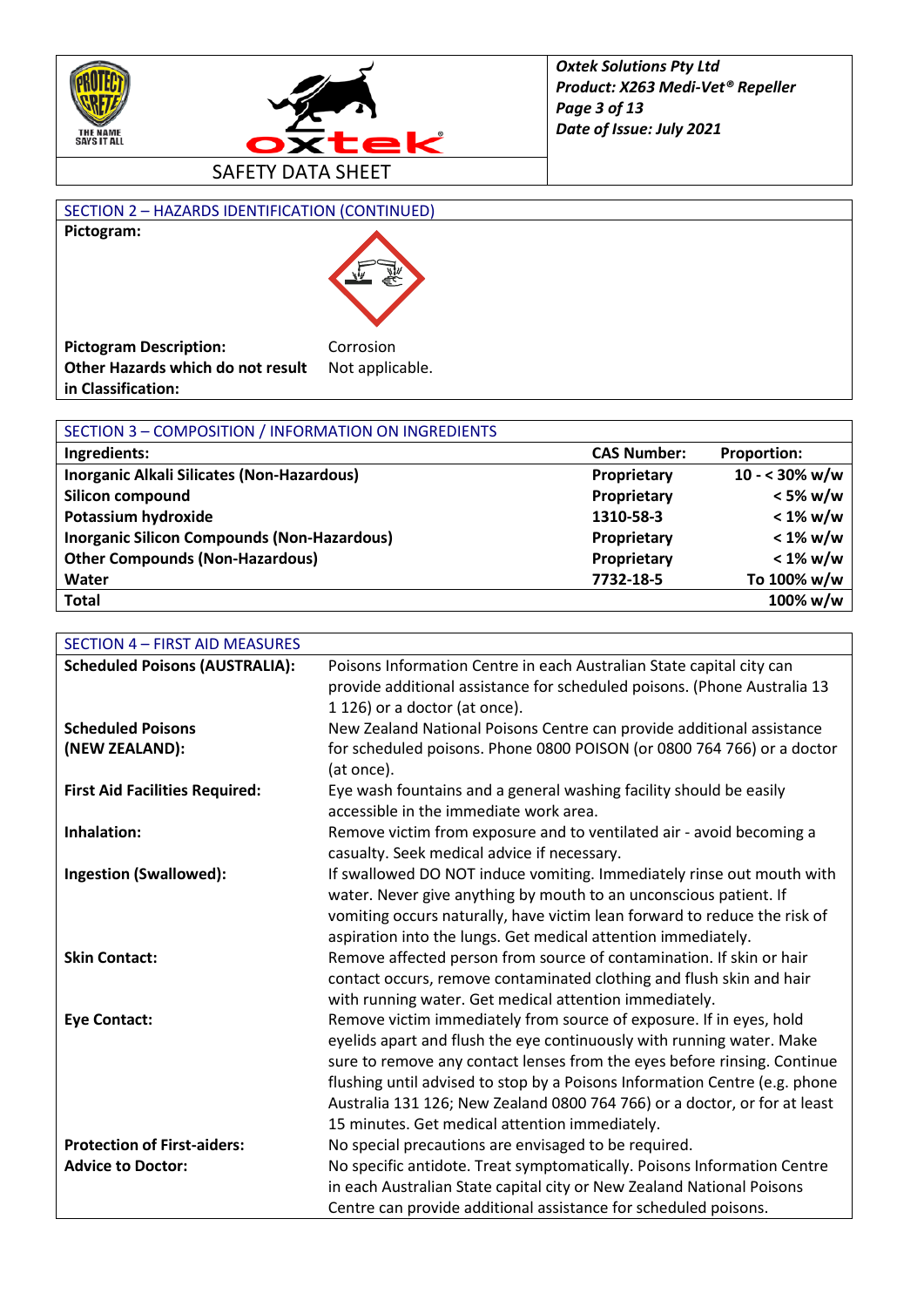



#### SECTION 5 – FIRE FIGHTING MEASURES

| <b>Hazards from Combustion</b>         | Product itself is not combustible. If this product is subject to combustion |
|----------------------------------------|-----------------------------------------------------------------------------|
| <b>Products:</b>                       | in a general fire it will undergo hazardous decomposition that will yield   |
|                                        | the formation and release of hazardous substances including but not         |
|                                        | limited to Carbon monoxide (CO), Carbon dioxide (CO2), and other            |
|                                        | possibly toxic gases and vapours.                                           |
| <b>Suitable Extinguishing Media:</b>   | Define extinguishing measures according to neighbouring conditions.         |
| <b>Unsuitable Extinguishing Media:</b> | Not applicable.                                                             |
| <b>Precautions for Fire Fighting:</b>  | Wear a self-contained breathing apparatus (SCBA) with a full-face piece     |
|                                        | operated in the positive pressure demand mode with appropriate turn-        |
|                                        | out gear and chemical resistant personal protective equipment. Minimise     |
|                                        | exposure. Do not breathe fumes. Contain run-off, prevent by any means       |
|                                        | available spillage from entering drains and water course.                   |
| <b>HAZCHEM Code:</b>                   | Not applicable.                                                             |
| <b>AERGB:</b>                          | Not applicable.                                                             |
| IERG:                                  | Not applicable.                                                             |
| <b>Flash Point:</b>                    | Not applicable.                                                             |
| <b>Flammability:</b>                   | Product is Non-combustible according to the Australian Code for the         |
|                                        | Transport of Dangerous Goods by Road and Rail and the New Zealand           |
|                                        | Standard NZS 5433:2020 Transport of Dangerous Goods on Land. No             |
|                                        | special measures for fire and explosion protection. If this product is      |
|                                        | subject to combustion in a general fire it will undergo hazardous           |
|                                        | decomposition that will yield the formation and release of hazardous        |
|                                        | substances including but not limited to Carbon monoxide (CO), Carbon        |
|                                        | dioxide $(CO2)$ , and other possibly toxic gases and vapours.               |

| SECTION 6 - ACCIDENTAL RELEASE MEASURES |                                                                             |  |
|-----------------------------------------|-----------------------------------------------------------------------------|--|
| Spills:                                 |                                                                             |  |
| <b>Personal Precautions, Protective</b> | In case of spill, isolate hazard area and deny entry. Product may represent |  |
| <b>Equipment and Emergency</b>          | a slip hazard. Wear protective clothing as described in Section 8 of this   |  |
| <b>Procedures:</b>                      | safety data sheet. Eye contact should be prevented by means of suitable     |  |
|                                         | personal protection equipment. See Section 8, Exposure Controls and         |  |
|                                         | Personal Protection for further information regarding personal              |  |
|                                         | protection. See Section 4, First Aid Measures, for further information.     |  |
|                                         | Eye and face protection: The use of face shields, chemical goggles, or      |  |
|                                         | safety glasses with side shield protection (meeting the requirements of     |  |
|                                         | AS/NZS 1337) is recommended. If exposed to dust or fume, wear dust-         |  |
|                                         | tight goggles (meeting the requirements of AS/NZS 1337).                    |  |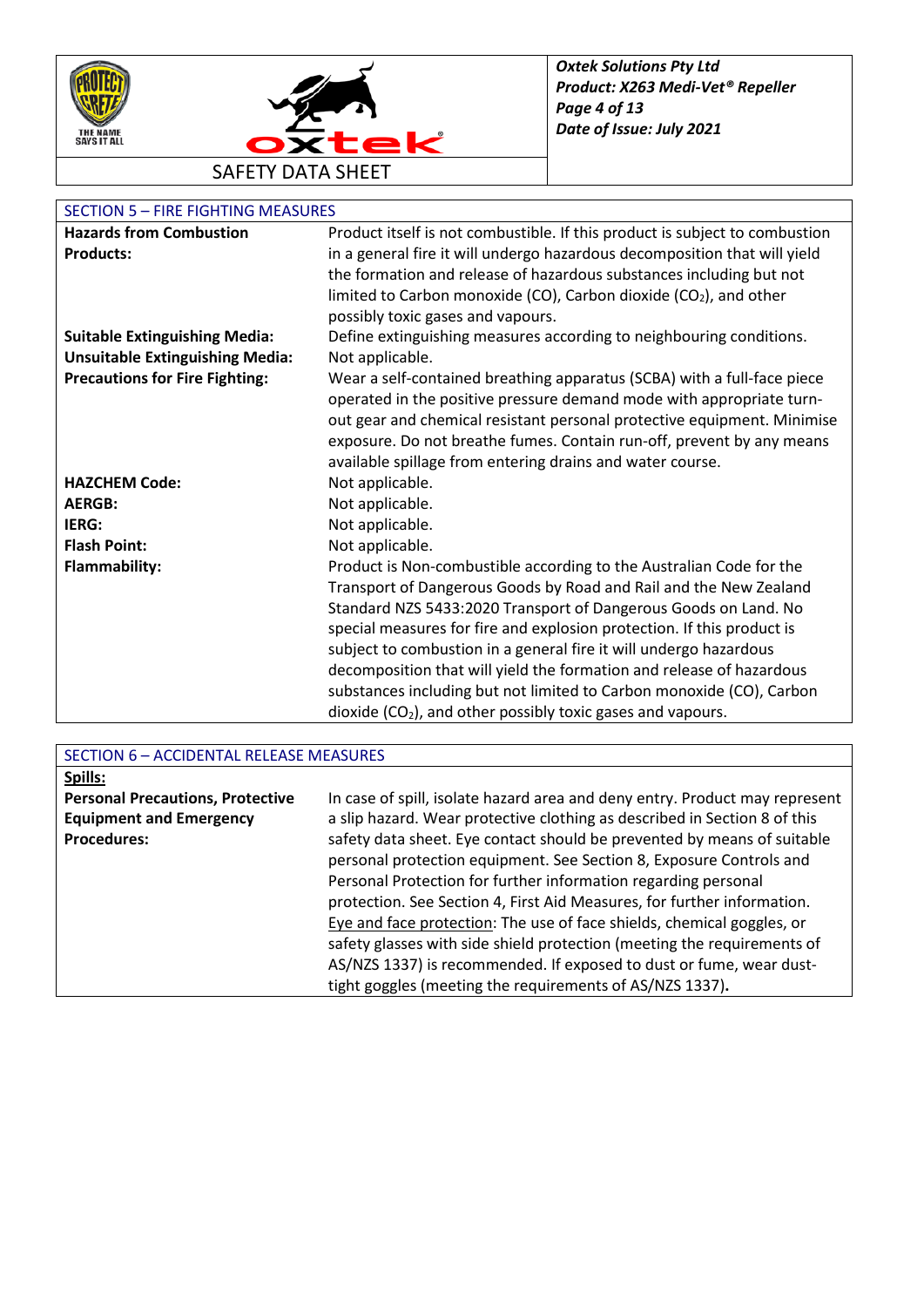



| SECTION 6 - ACCIDENTAL RELEASE MEASURES (CONTINUED) |                                                                             |  |
|-----------------------------------------------------|-----------------------------------------------------------------------------|--|
|                                                     | Skin protection:                                                            |  |
|                                                     | Hand protection: If risk of skin contact, alkaline resistant gloves (e.g.   |  |
|                                                     | Butyl, Natural Rubber Latex with small amount of Polychloroprene Latex,     |  |
|                                                     | Polychloroprene, Nitrile, PolyVinyl Chloride or PVC, Polyvinyl Alcohol or   |  |
|                                                     | PVAL gloves complying with AS 2161) are recommended. However, due to        |  |
|                                                     | variations in glove construction and local conditions, the user should      |  |
|                                                     | make a final assessment. Gloves should be removed and replaced              |  |
|                                                     | immediately if there is any indication of degradation. Rinse and remove     |  |
|                                                     | gloves immediately after use. Wash hands with soap and water. Barrier       |  |
|                                                     | cream applied before work may make it easier to clean the skin after        |  |
|                                                     | exposure, but does not prevent absorption through the skin.                 |  |
|                                                     | Clothing: Suitable protective clothing complying with AS/NZS 4501 and       |  |
|                                                     | suitable chemical resistant footwear complying with AS/NZS 2210 are         |  |
|                                                     | recommended.                                                                |  |
|                                                     | Respiratory protective equipment: No special precautions are envisaged      |  |
|                                                     | to be required. However, if the product is spilled in case of inadequate    |  |
|                                                     | ventilation or if exposure standards are exceeded then use a full-face air  |  |
|                                                     | purifying respirator (with Class A filter for organic vapours boiling above |  |
|                                                     | 65°C) meeting the requirements of AS/NZS 1715 and AS/NZS 1716.              |  |
| <b>Environmental Precautions:</b>                   | Do not allow to enter drainage system, surface or ground water. In the      |  |
|                                                     | event of product entering waters or drainage system, or polluting soil or   |  |
|                                                     | plants contact the Environmental Protection Authority or your local         |  |
|                                                     | Waste Management Authority.                                                 |  |
| <b>Methods &amp; Materials for</b>                  |                                                                             |  |
| <b>Containment &amp; Cleaning up:</b>               |                                                                             |  |
| <b>Small Spills:</b>                                | Absorb spill with material (cloth or paper), then place in chemical waste   |  |
|                                                     | containers. The wasted material can be disposed of by incineration          |  |
|                                                     | (preferably high temperature) by an approved agent according to State,      |  |
|                                                     | Territory and/or Local government regulations.                              |  |
| <b>Large Spills:</b>                                | DO NOT TOUCH SPILLED MATERIAL! Stop leak if possible without risk.          |  |
|                                                     | Spilt material should be absorbed into dry, inert material (e.g. sand,      |  |
|                                                     | vermiculite, diatomite, acid binders, universal binders, sawdust etc.),     |  |
|                                                     | which then can be put into appropriately labelled drums. The wasted         |  |
|                                                     | material can be disposed of by incineration (preferably high temperature)   |  |
|                                                     | by an approved agent according to State, Territory and/or Local             |  |
|                                                     | government regulations.                                                     |  |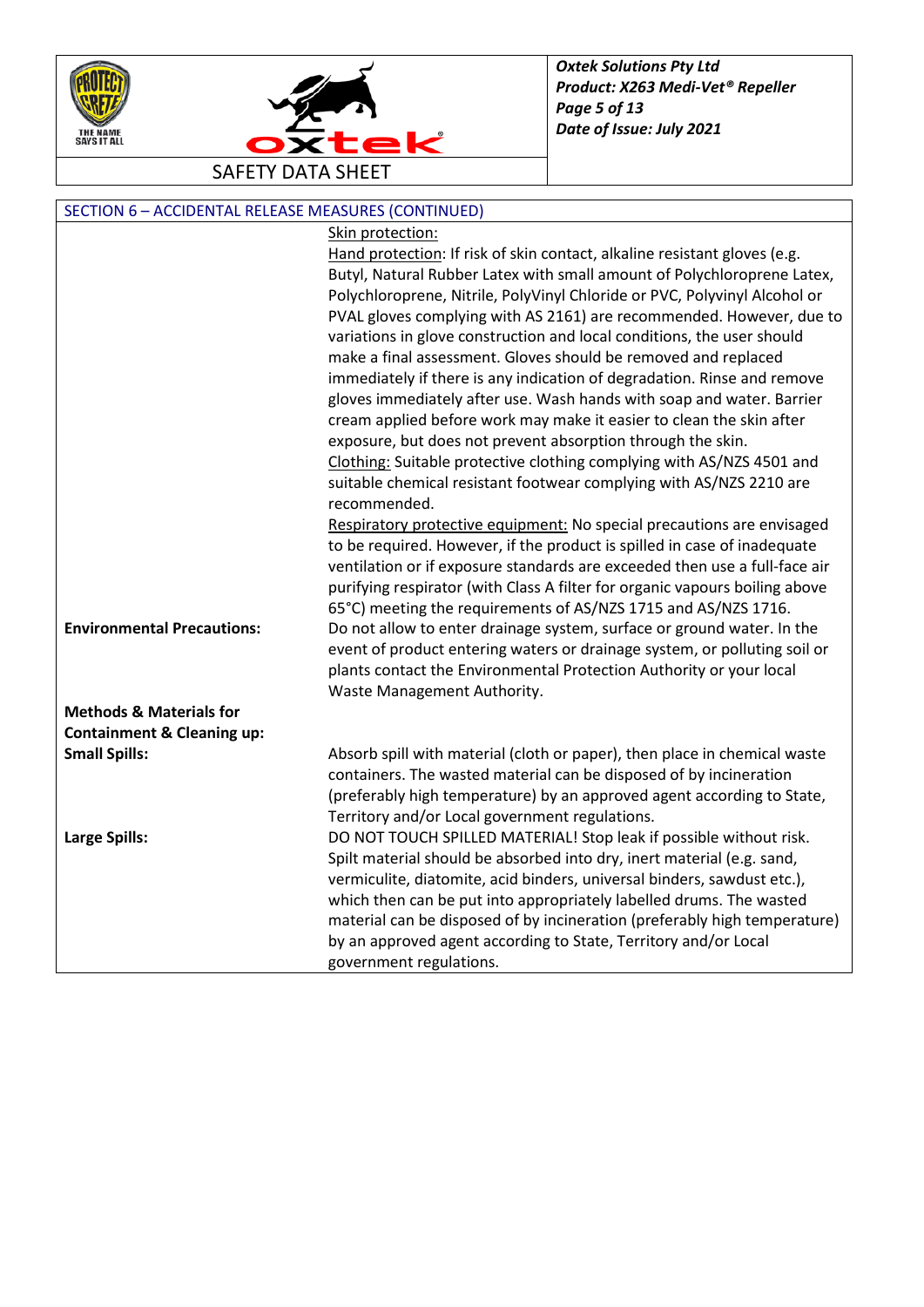



## SECTION 7 – HANDLING AND STORAGE

| <b>Precautions for Safe Handling:</b>    | Avoid all personal contact, including skin and eye contact and             |
|------------------------------------------|----------------------------------------------------------------------------|
|                                          | contamination of clothing. Wear protective clothing when risk of           |
|                                          | exposure occurs. Avoid contact with incompatible materials. When           |
|                                          | handling, DO NOT eat, drink or smoke. Keep containers closed at all times. |
|                                          | Avoid physical damage to containers. Always wash hands with soap and       |
|                                          | water after handling. Work clothes should be laundered separately.         |
|                                          | Launder contaminated clothing before re-use.                               |
| <b>Information about Fire and</b>        | No special measures required. Refer to State Regulations for storage and   |
| <b>Explosion Protection:</b>             | transport requirements.                                                    |
| <b>Conditions for Safe Storage,</b>      | Store away from incompatible substances including acids and light alloys.  |
| including any Incompatibilities:         | Keep containers closed at all times.                                       |
| <b>Storage Class:</b>                    | Corrosive storage.                                                         |
| <b>Requirements for Storerooms &amp;</b> | Do not use light alloy receptacles.                                        |
| <b>Receptacles:</b>                      |                                                                            |
| <b>Unsuitable Materials for</b>          | Aluminium, zinc, glass or ceramic.                                         |
| <b>Receptacles:</b>                      |                                                                            |
| <b>Suitable Materials for</b>            | Steel or stainless steel. Use polyolefin receptacles.                      |
| <b>Receptacles &amp; Pipes:</b>          |                                                                            |
| <b>Further Information about</b>         | Protect from frost.                                                        |
| <b>Storage Conditions:</b>               |                                                                            |

## SECTION 8 – EXPOSURE CONTROLS AND PERSONAL PROTECTION

| <b>Exposure Limits (AUSTRALIA):</b>   | National Occupational Exposure Limits, as published by Safe Work           |
|---------------------------------------|----------------------------------------------------------------------------|
|                                       | Australia:                                                                 |
|                                       | Time-weighted Average (TWA): None established for product.                 |
|                                       | TWA for Potassium hydroxide is 2 mg/m <sup>3</sup> (Peak limitation).      |
|                                       | Short Term Exposure Limit (STEL): None established for product.            |
| <b>Exposure Limits (NEW ZEALAND):</b> | Workplace Exposure Standards, as published by The Workplace Group of       |
|                                       | the Department of Labour, Department of Labour, New Zealand:               |
|                                       | Time-weighted Average (TWA): None established for product.                 |
|                                       | WES-Ceiling for Potassium hydroxide is 2 mg/m <sup>3</sup> .               |
|                                       | Short Term Exposure Limit (STEL): None established for product.            |
| <b>Engineering Controls:</b>          | Product is recommended to be applied using a spray apparatus. In           |
|                                       | outdoor application no special ventilation or breathing equipment is       |
|                                       | required. If applied indoors, extra mechanical ventilation may be required |
|                                       | to facilitate more comfortable breathing and minimize the risk of          |
|                                       | inhalation of vapours.                                                     |
| <b>Personal Protection:</b>           | General protective & hygiene measures: DO NOT SMOKE IN WORK AREA!          |
|                                       | Wear protective clothing as described in Section 8 of this safety data     |
|                                       | sheet. Eye contact should be prevented by means of suitable personal       |
|                                       | protection equipment. See Section 8, Exposure Controls and Personal        |
|                                       | Protection for further information regarding personal protection. See      |
|                                       | Section 4, First Aid Measures, for further information. The usual          |
|                                       | precautionary measures are to be adhered to when handling chemicals.       |
|                                       | Keep away from foodstuffs, beverages and feed. Immediately remove all      |
|                                       | soiled and contaminated clothing. Avoid contact with the eyes and skin.    |
|                                       | When using do not eat, drink or smoke. Wash hands before breaks, at the    |
|                                       | end of each work shift and before eating, smoking and using the toilet.    |
|                                       | Wash promptly if skin becomes wet or contaminated.                         |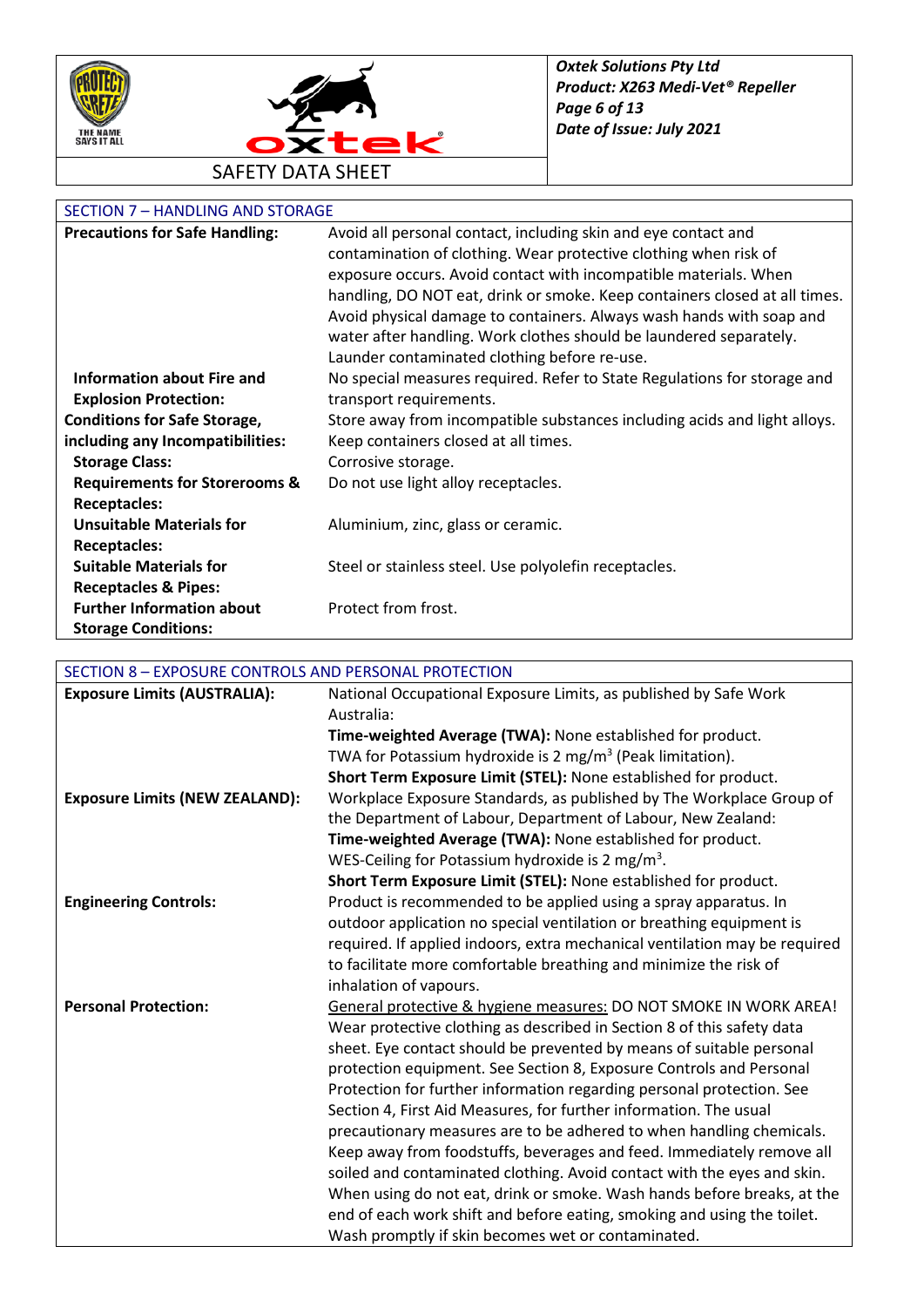



SECTION 8 – EXPOSURE CONTROLS AND PERSONAL PROTECTION (CONTINUED)

Eye and face protection: The use of face shields, chemical goggles, or safety glasses with side shield protection (meeting the requirements of AS/NZS 1337) is recommended. If exposed to dust or fume, wear dusttight goggles (meeting the requirements of AS/NZS 1337)**.** Skin protection:

Hand protection: If risk of skin contact, alkaline resistant gloves (e.g. Butyl, Natural Rubber Latex with small amount of Polychloroprene Latex, Polychloroprene, Nitrile, PolyVinyl Chloride or PVC, Polyvinyl Alcohol or PVAL gloves complying with AS 2161) are recommended. However, due to variations in glove construction and local conditions, the user should make a final assessment. Gloves should be removed and replaced immediately if there is any indication of degradation. Rinse and remove gloves immediately after use. Wash hands with soap and water. Barrier cream applied before work may make it easier to clean the skin after exposure, but does not prevent absorption through the skin. Clothing: Suitable protective clothing complying with AS/NZS 4501 and suitable chemical resistant footwear complying with AS/NZS 2210 are recommended.

Respiratory protective equipment: No special precautions are envisaged to be required. However, if the product is spilled in case of inadequate ventilation or if exposure standards are exceeded then use a full-face air purifying respirator (with Class A filter for organic vapours boiling above 65°C) meeting the requirements of AS/NZS 1715 and AS/NZS 1716.

| SECTION 9 - PHYSICAL AND CHEMICAL PROPERTIES |                                |
|----------------------------------------------|--------------------------------|
| <b>Physical State:</b>                       | Liquid.                        |
| Appearance:                                  | Low viscosity clear liquid     |
| Odour:                                       | Almost odourless.              |
| <b>Odour Threshold:</b>                      | Not available.                 |
| pH:                                          | Ca. 11.4.                      |
| <b>Melting Point/ Freezing Point:</b>        | Not available.                 |
| <b>Initial Boiling Point/ Boiling Range:</b> | $> 100^{\circ}$ C @ 760 mm Hg. |
| <b>Flashpoint:</b>                           | Not applicable.                |
| <b>Evaporation Rate:</b>                     | Not available.                 |
| Flammability (solid, gas):                   | Not applicable.                |
| <b>Upper/Lower Flammability or</b>           | Not applicable.                |
| <b>Explosive Limits:</b>                     |                                |
| <b>Vapour Pressure:</b>                      | Not available.                 |
| <b>Vapour Density:</b>                       | Not available.                 |
| <b>Relative Density:</b>                     | Ca. 1.13 @ 20°C.               |
| Solubility:                                  | Fully miscible in water.       |
| <b>Partition coefficient: n-</b>             | Not available.                 |
| octanol/water:                               |                                |
| <b>Auto-ignition Temperature:</b>            | Product is not self igniting.  |
| <b>Decomposition Temperature:</b>            | Not applicable.                |
| <b>Viscosity:</b>                            | Low.                           |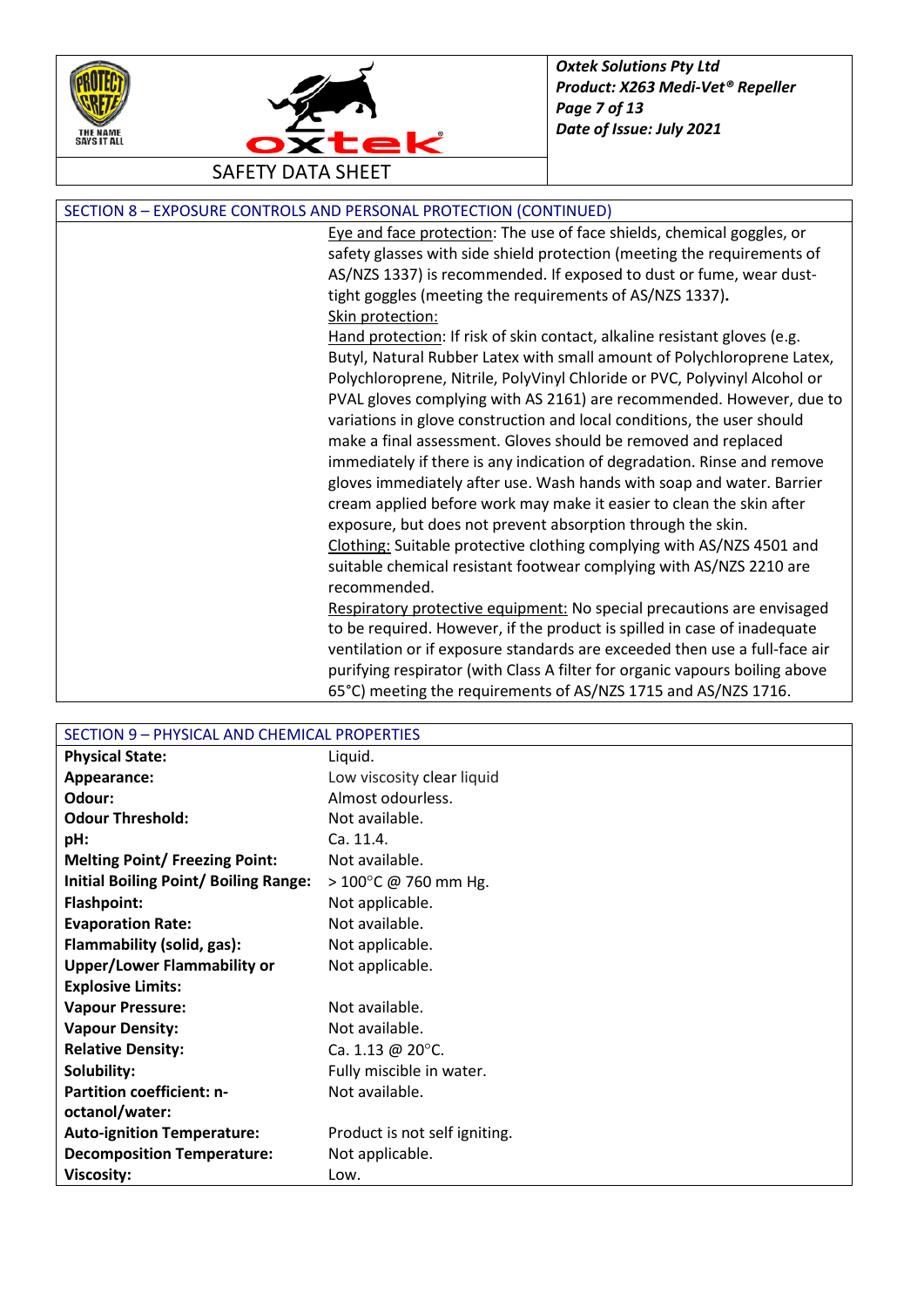



### SECTION 10 – STABILITY AND REACTIVITY

| <b>Reactivity:</b>             | No reactivity hazards are known for the material.                                    |
|--------------------------------|--------------------------------------------------------------------------------------|
| <b>Chemical Stability:</b>     | Stable at normal temperatures and pressure.                                          |
| <b>Thermal Decomposition:</b>  | No decomposition if used according to specifications.                                |
| <b>Dangerous Reactions:</b>    | Strong exothermic reaction with acids. Reacts with light alloys to form              |
|                                | hydrogen.                                                                            |
| <b>Conditions to Avoid:</b>    | Avoid contact with incompatible materials.                                           |
| <b>Incompatible Materials:</b> | Acids, light alloys.                                                                 |
| <b>Hazardous Decomposition</b> | None anticipated under normal or recommended handling, storage, and                  |
| <b>Products:</b>               | use conditions. If this product is subject to combustion in a general fire it        |
|                                | will undergo hazardous decomposition that will yield the formation and               |
|                                | release of hazardous substances including but not limited to Carbon                  |
|                                | monoxide (CO), Carbon dioxide (CO <sub>2</sub> ), and other possibly toxic gases and |
|                                | vapours.                                                                             |

| SECTION 11 - TOXICOLOGICAL INFORMATION    |                                                                                           |
|-------------------------------------------|-------------------------------------------------------------------------------------------|
| <b>Health Effects:</b>                    |                                                                                           |
| General:                                  | Alkaline product.                                                                         |
| <b>Acute Toxicity Data (Oral):</b>        | No data for product. On basis of ingredients, LD <sub>50</sub> (Oral, rat) Acute Toxicity |
|                                           | for product calculated at > 5000 mg/kg.                                                   |
| <b>Acute Toxicity Data (Dermal):</b>      | No data for product. On basis of ingredients, LD <sub>50</sub> (Dermal, rat) Acute        |
|                                           | Toxicity for product calculated at > 5000 mg/kg.                                          |
| <b>Acute Toxicity Data (Inhalation):</b>  | No data for product.                                                                      |
| <b>Skin corrosion/irritation:</b>         | Product is classified as Skin corrosion/irritation, Category 2, Causes skin               |
|                                           | irritation.                                                                               |
| Serious eye damage/irritation:            | Product is classified as Serious eye damage/irritation, Category 1, Causes                |
|                                           | serious eye damage.                                                                       |
| <b>Respiratory or skin sensitisation:</b> | No sensitising effects known.                                                             |
| <b>Germ cell mutagenicity:</b>            | No data for product.                                                                      |
| Carcinogenicity:                          | No data for product.                                                                      |
| <b>Reproductive Toxicity:</b>             | No data for product.                                                                      |
| <b>Specific Target Organ Toxicity</b>     | No data for product.                                                                      |
| (STOT) - single exposure:                 |                                                                                           |
| <b>Specific Target Organ Toxicity</b>     | No data for product.                                                                      |
| (STOT) - repeated exposure:               |                                                                                           |
| <b>Aspiration Hazard:</b>                 | No data for product.                                                                      |
| <b>Chronic Toxicity Data:</b>             | No data for product.                                                                      |
| <b>Information on Possible Routes of</b>  | Inhalation is the primary route of exposure although absorption may                       |
| <b>Exposure:</b>                          | occur through skin contact or following accidental ingestion.                             |
| <b>Ingestion (Swallowing):</b>            | Not to be ingested. Ingestion of product may be harmful and cause upset                   |
|                                           | stomach.                                                                                  |
| <b>Eye Contact:</b>                       | Product contact with eye may cause serious eye damage.                                    |
| <b>Skin Contact:</b>                      | Product contact with skin may cause skin irritation, swelling, or redness. It             |
|                                           | is not expected to cause an allergic skin reaction.                                       |
| Inhalation:                               | Intentional exposure to product vapours is not expected to cause                          |
|                                           | respiratory irritation.                                                                   |
| <b>Other Health Effects:</b>              | Not applicable.                                                                           |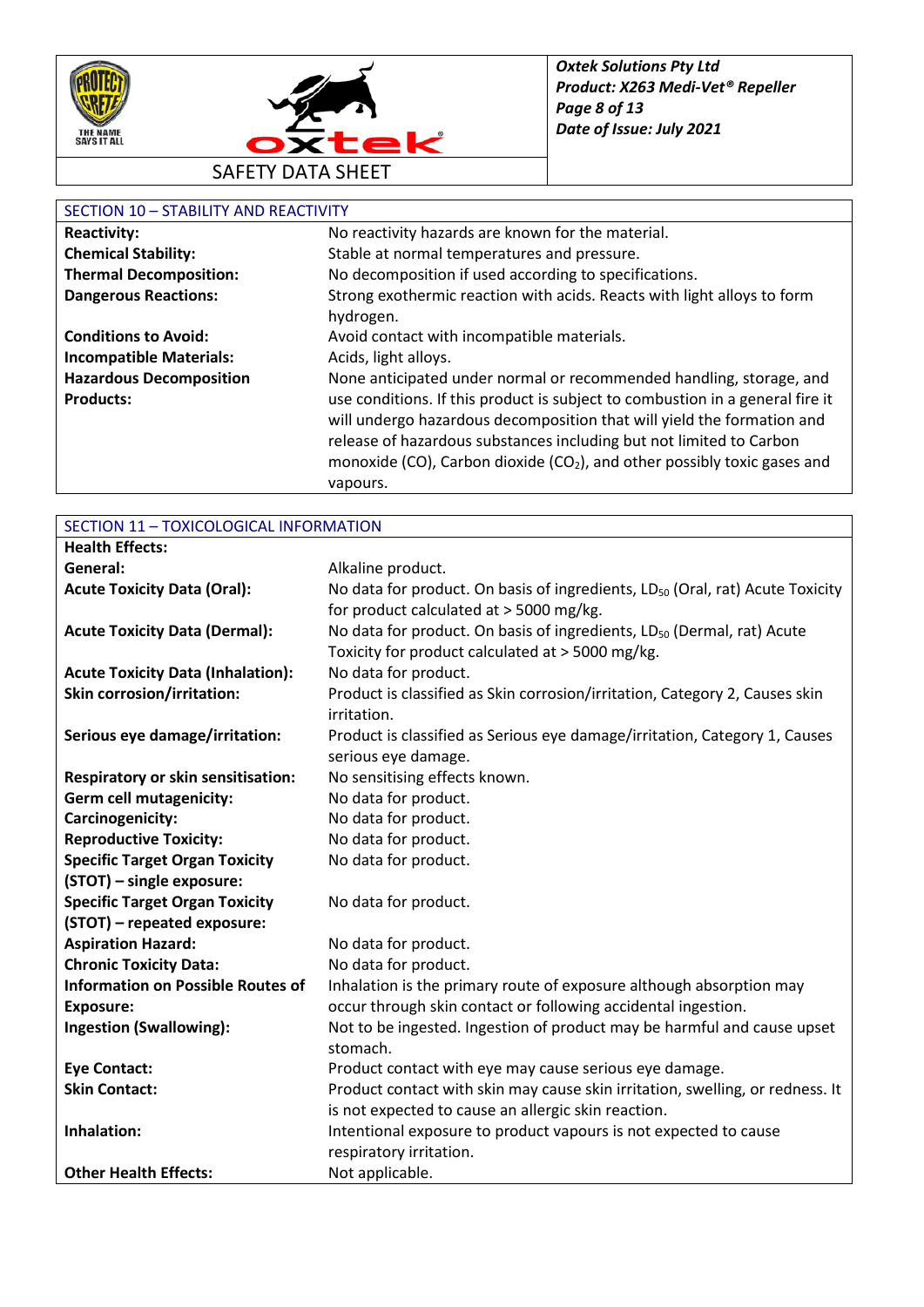



## SECTION 12 – ECOLOGICAL INFORMATION

| <b>Ecotoxicity:</b>                     | This product is not classified as Hazardous to the aquatic environment                                                                         |
|-----------------------------------------|------------------------------------------------------------------------------------------------------------------------------------------------|
|                                         | (according to GHS).                                                                                                                            |
| <b>Fish Toxicity:</b>                   | No data for product.                                                                                                                           |
| <b>Algae Toxicity:</b>                  | No data for product.                                                                                                                           |
| <b>Invertebrates Toxicity:</b>          | No data for product.                                                                                                                           |
| <b>Toxicity to Microorganisms:</b>      | No data for product.                                                                                                                           |
| <b>OECD Biological Degradation:</b>     | No data for product.                                                                                                                           |
| <b>Persistence &amp; Degradability:</b> | Readily eliminable from water. Inorganic product; biotic degradation not<br>applicable.                                                        |
| <b>Behaviour in Sewage Processing</b>   | The product is an alkaline solution. Neutralisation is normally necessary                                                                      |
| <b>Plants:</b>                          | before waste water is discharged into sewage treatment plants.                                                                                 |
| <b>Bioaccumulative potential:</b>       | No data available for product, on basis of ingredients not expected to be<br>bioaccumulative.                                                  |
| <b>Mobility in Soil:</b>                | No data for product. Accidental spillage may lead to penetration in the<br>soil and groundwater. However, there is no evidence that this would |
|                                         | cause significant adverse ecological effects. Product is fully miscible with                                                                   |
|                                         | water.                                                                                                                                         |
| <b>Other Adverse Effects:</b>           | No data for product.                                                                                                                           |
| General:                                | DO NOT DISCHARGE INTO DRAINS, WATERWAYS, SEWER OR                                                                                              |
|                                         | ENVIRONMENT. Product is fully miscible with water. Do not allow                                                                                |
|                                         | undiluted product or large quantities of it to reach ground water, water                                                                       |
|                                         | course or sewage system. Inform local authorities if this occurs.                                                                              |

| SECTION 13 - DISPOSAL CONSIDERATIONS                    |                                                                                                                                                                                                                                                                                                 |
|---------------------------------------------------------|-------------------------------------------------------------------------------------------------------------------------------------------------------------------------------------------------------------------------------------------------------------------------------------------------|
| <b>Disposal methods:</b>                                |                                                                                                                                                                                                                                                                                                 |
| Product:                                                | Recommended that it can be disposed of with rumble after solidification<br>following consultation with the waste disposal facility operator according<br>to State, Territory and/or Local government regulations, pertinent<br>authorities and adhering to the necessary technical regulations. |
| <b>Individual Protection Measures:</b>                  | Refer to Individual Protection Measures Including Personal Protective<br>Equipment (PPE) in Section 8: EXPOSURE CONTROLS AND PERSONAL<br>PROTECTION.                                                                                                                                            |
| <b>Uncleaned Packaging:</b>                             | Recommended to be disposed of according to official regulations.<br>Recommended cleansing agent is water, if necessary with cleansing<br>agents.                                                                                                                                                |
| <b>Behaviour in Sewage Processing</b><br><b>Plants:</b> | The product is an alkaline solution. Neutralisation is normally necessary<br>before waste water is discharged into sewage treatment plants.                                                                                                                                                     |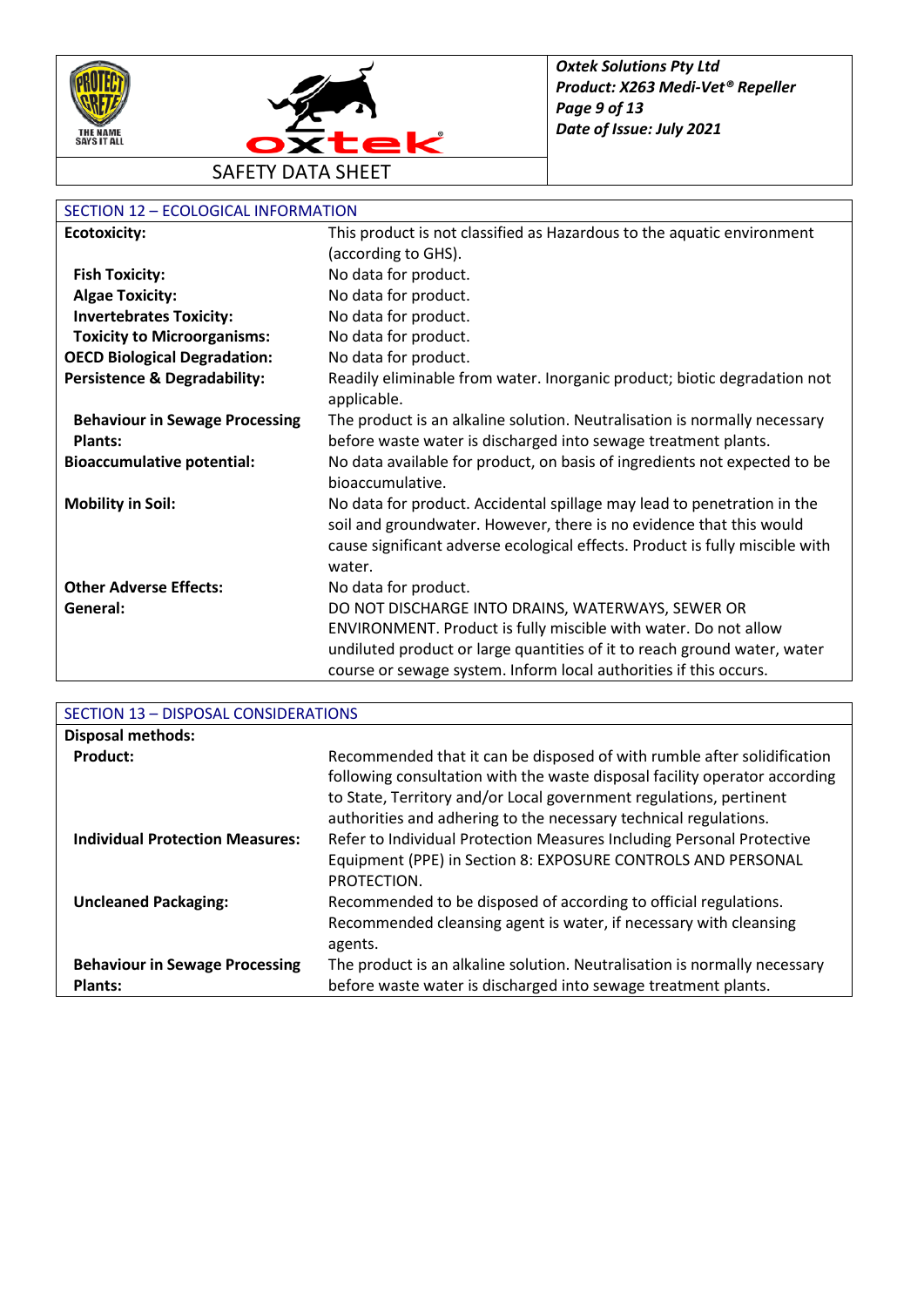



| <b>SECTION 14 - TRANSPORT INFORMATION</b> |                                                                          |
|-------------------------------------------|--------------------------------------------------------------------------|
| <b>Road &amp; Rail Transport:</b>         | This product is not classified as DANGEROUS GOODS according to the       |
|                                           | Australian Code for the Transport of Dangerous Goods by Road and Rail,   |
|                                           | and the Land Transport Rule: Dangerous Goods 2005 (New Zealand).         |
| <b>UN Number:</b>                         | Not applicable.                                                          |
| <b>UN Proper Shipping Name or</b>         | Not applicable.                                                          |
| <b>Technical Name:</b>                    |                                                                          |
| <b>ADG Class:</b>                         | Not applicable.                                                          |
| <b>Packing Group:</b>                     | Not applicable.                                                          |
| <b>HAZCHEM Code:</b>                      | Not applicable.                                                          |
| <b>AERGB:</b>                             | Not applicable.                                                          |
| IERG:                                     | Not applicable.                                                          |
| <b>Marine Transport:</b>                  | This material is not classified as DANGEROUS GOODS and is not classified |
|                                           | as a MARINE POLLUTANT by the criteria of the International Maritime      |
|                                           | Dangerous Goods Code (IMDG Code) for transport by sea.                   |
| <b>UN Number:</b>                         | Not applicable.                                                          |
| <b>UN Proper Shipping Name or</b>         | Not applicable.                                                          |
| <b>Technical Name:</b>                    |                                                                          |
| <b>IMDG Class:</b>                        | Not applicable.                                                          |
| <b>Packing Group:</b>                     | Not applicable.                                                          |
| <b>Air Transport:</b>                     | This material is not classified as DANGEROUS GOODS, by the criteria of   |
|                                           | the International Air Transport Association (IATA) Dangerous Goods       |
|                                           | Regulations for transport by air.                                        |
| <b>UN Number:</b>                         | Not applicable.                                                          |
| <b>UN Proper Shipping Name or</b>         | Not applicable.                                                          |
| <b>Technical Name:</b>                    |                                                                          |
| <b>IATA Class:</b>                        | Not applicable.                                                          |
| <b>Packing Group:</b>                     | Not applicable.                                                          |
| <b>Class Label:</b>                       | Not applicable.                                                          |

| SECTION 15 - REGULATORY INFORMATION |  |
|-------------------------------------|--|
|-------------------------------------|--|

| <b>Australian Standards:</b> | AS/NZS 1337.1:2010: Personal eye protection - Eye and face protectors                                                                                            |
|------------------------------|------------------------------------------------------------------------------------------------------------------------------------------------------------------|
|                              | for occupational applications.                                                                                                                                   |
|                              | AS/NZS 1715:2009: Selection, use and maintenance of respiratory                                                                                                  |
|                              | protective equipment.                                                                                                                                            |
|                              | AS/NZS 1716:2012: Respiratory protective devices.                                                                                                                |
|                              | AS 1940:2017: The storage and handling of flammable and combustible<br>liquids.                                                                                  |
|                              | AS/NZS 2161.1:2000: Occupational protective gloves: Selection, use and<br>maintenance.                                                                           |
|                              | AS/NZS 2161.2:2005: Occupational protective gloves: General<br>requirements.                                                                                     |
|                              | AS/NZS 2161.10.1:2005: Occupational protective gloves: Protective gloves<br>against chemicals and micro-organisms -Terminology and performance<br>requirements.  |
|                              | AS/NZS 2161.10.2:2005: Occupational protective gloves: Protective gloves<br>against chemicals and micro-organisms-Determination of resistance to<br>penetration. |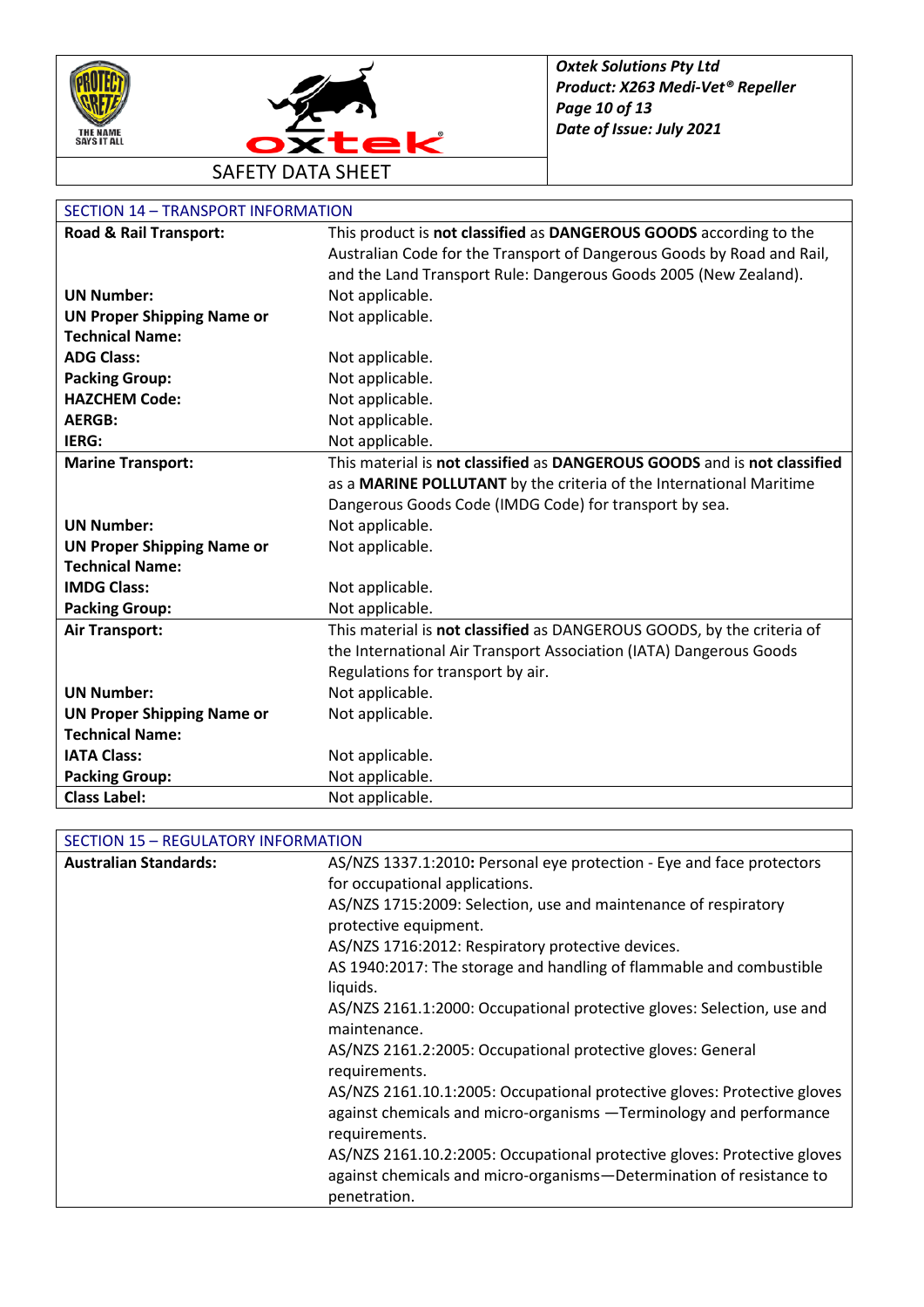



| <b>SECTION 15 - REGULATORY INFORMATION (CONTINUED)</b> |                                                                             |
|--------------------------------------------------------|-----------------------------------------------------------------------------|
|                                                        | AS/NZS 2161.10.3:2005: Occupational protective gloves: Protective gloves    |
|                                                        | against chemicals and micro-organisms-Determination of resistance to        |
|                                                        | permeation by chemicals.                                                    |
|                                                        | AS/NZS 2210.1:2010: Safety, protective and occupational footwear -          |
|                                                        | Guide to selection, care and use.                                           |
|                                                        | AS/NZS 2210.2:2009: Occupational protective footwear - Test methods         |
|                                                        | (ISO 20344:2004, MOD).                                                      |
|                                                        | AS/NZS 2210.4:2009: Occupational protective footwear - Specification for    |
|                                                        | protective footwear (ISO 20346:2004, MOD).                                  |
|                                                        | AS/NZS 4501.1:2008: Occupational protective clothing - Guidelines on the    |
|                                                        | selection, use, care and maintenance of protective clothing.                |
|                                                        | AS/NZS 4501.2:2006: Occupational protective clothing - General              |
|                                                        | requirements.                                                               |
| <b>SUSMP:</b>                                          | No Poisons Schedule number allocated.                                       |
| HSNO:                                                  | This product is classified as <b>HAZARDOUS</b> according to the New Zealand |
|                                                        | Hazardous Substances (Hazard Classification) Notice 2020 with EPA           |
|                                                        | (formerly ERMA) Register Approval Number HSR002670 and Surface              |
|                                                        | Coatings and Colourants (Subsidiary Hazard) Group Standard 2020.            |
| NZI <sub>o</sub> C:                                    | One of the ingredients is not present on NZIoC.                             |

SECTION 16 – OTHER INFORMATION

| <b>Acronyms and Comments:</b> |                                                                         |
|-------------------------------|-------------------------------------------------------------------------|
| <b>ACGIH:</b>                 | American Conference of Industrial Hygienists.                           |
| <b>ADG Code:</b>              | Australian Code for the Transport of Dangerous Goods by Road and Rail.  |
| <b>AERGB:</b>                 | Australian Emergency Response Guide Book (2018).                        |
| AICIS:                        | Australian Industrial Chemicals Introduction Scheme which replaced      |
|                               | National Industrial Chemicals Notification and Assessment Scheme        |
|                               | (NICNAS.                                                                |
| AS:                           | Standards issued by Standards Australia, GPO Box 476, Sydney NSW 2001,  |
|                               | Australia.                                                              |
| $AS/NZ$ :                     | Standards issued by Standards Australia, GPO Box 476, Sydney NSW 2001,  |
|                               | Australia and Standards New Zealand, Private Bag 2439 Wellington 6140,  |
|                               | New Zealand.                                                            |
| ATE:                          | Acute Toxicity Estimate according to the Globally Harmonized System of  |
|                               | Classification and Labelling of Chemicals (GHS).                        |
| BEI:                          | Biological Exposure Indices published by the Conference of Governmental |
|                               | Industrial Hygienists (ACGIH), 1330 Kemper Meadow Drive, Cincinnati, OH |
|                               | 45240-4148, USA.                                                        |
| <b>CAS Number:</b>            | Chemical Abstracts Service Registry Number.                             |
| EPA:                          | The Environmental Protection Authority (EPA) in New Zealand is          |
|                               | responsible for national environmental regulatory functions currently   |
|                               | spread across Government. It processes matters of national significance |
|                               | under the Resource Management Act, undertakes all functions under the   |
|                               | HSNO Act, undertakes permitting and exemption functions under the       |
|                               | Ozone Layer Protection Act, permitting functions relating to the import |
|                               | and export of hazardous waste, and advises on the development of        |
|                               | National Environmental Standards.                                       |
| ERMA:                         | Environmental Risk Management Authority in New Zealand, now replaced    |
|                               | by EPA.                                                                 |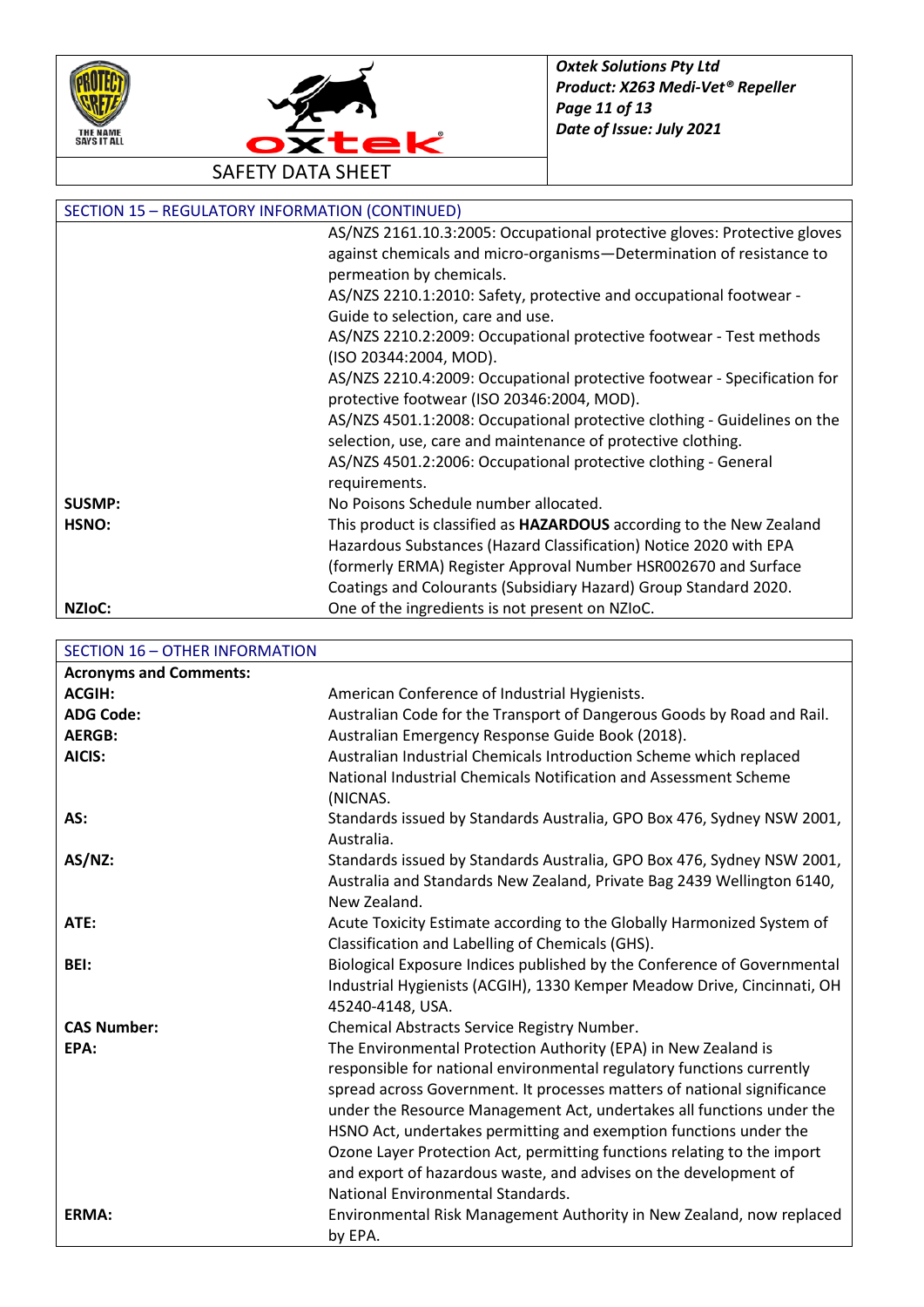



| <b>SECTION 16 - OTHER INFORMATION (CONTINUED)</b> |                                                                                                                                              |
|---------------------------------------------------|----------------------------------------------------------------------------------------------------------------------------------------------|
| GHS:                                              | Globally Harmonized System of Classification and Labelling of Chemicals, a                                                                   |
|                                                   | globally harmonized system for classification and labelling of chemicals                                                                     |
|                                                   | proposed by the United Nations.                                                                                                              |
| <b>HAZCHEM:</b>                                   | An emergency action code of numbers and letters which gives                                                                                  |
|                                                   | information to emergency services.                                                                                                           |
| <b>HSNO</b>                                       | The Hazardous Substances and New Organisms Act in New Zealand is                                                                             |
|                                                   | administered by the EPA, and covers all Hazardous Substances and New                                                                         |
|                                                   | Organisms.                                                                                                                                   |
| IARC:                                             | International Agency for Research on Cancer.                                                                                                 |
| IERG:                                             | Dangerous Goods Initial Emergency Response Guide (SAA/SNZ HB                                                                                 |
|                                                   | 76:2010 Standards New Zealand Handbook).                                                                                                     |
| IMDG:                                             | International Maritime Dangerous Goods Code for transport by sea.                                                                            |
| LC/LD:                                            | The median lethal dose, LD <sub>50</sub> (abbreviation for "lethal dose, 50%"), LC <sub>50</sub>                                             |
|                                                   | (lethal concentration, 50%) is the dose required to kill half the members                                                                    |
|                                                   | of a tested population after a specified test duration. LD <sub>50</sub> figures are                                                         |
|                                                   | frequently used as a general indicator of a substance's acute toxicity.                                                                      |
| <b>NOEC:</b>                                      | No-Observed-Effect-Concentration. The highest concentration of toxicant                                                                      |
|                                                   | to which organisms are exposed in a full life-cycle or partial life-cycle                                                                    |
|                                                   | (short-term) test, that causes no observable adverse effects on the test                                                                     |
|                                                   | organisms (i.e., the highest concentration of toxicant in which the values                                                                   |
|                                                   | for the observed responses are not statistically significantly different from                                                                |
|                                                   | the controls).                                                                                                                               |
| <b>NOEL:</b>                                      | No-Observable-Effect-Level. It is the greatest concentration or amount of<br>a substance, found by experiment or observation, that causes no |
|                                                   | alterations of morphology, functional capacity, growth, development, or                                                                      |
|                                                   | life span of target organisms distinguishable from those observed in                                                                         |
|                                                   | normal (control) organisms of the same species and strain under the same                                                                     |
|                                                   | defined conditions of exposure.                                                                                                              |
| NTP:                                              | National Toxicology Program (USA Department of Health and Human                                                                              |
|                                                   | Services).                                                                                                                                   |
| <b>NZIOC:</b>                                     | The New Zealand Inventory of Chemicals is a database of all the                                                                              |
|                                                   | hazardous chemical components of products approved under group                                                                               |
|                                                   | standards. It also includes a number of non-hazardous chemical                                                                               |
|                                                   | components.                                                                                                                                  |
| NZS:                                              | New Zealand Standards which are available from Standards New Zealand,                                                                        |
|                                                   | Private Bag 2439, Wellington 6140 New Zealand.                                                                                               |
| OSHA:                                             | Occupational Safety and Health Administration (USA).                                                                                         |
| PPE:                                              | Personal Protective Equipment.                                                                                                               |
| SAA:                                              | Australian Standards which are available from SAI Global Limited,                                                                            |
|                                                   | Information Services, GPO Box 5420, Sydney NSW 2001.                                                                                         |
| Safe Work Australia:                              | Safe Work Australia was formerly the Australian Safety and Compensation                                                                      |
|                                                   | Council, which included the National Occupational Health and Safety                                                                          |
|                                                   | Commission (NOHSC).                                                                                                                          |
| SDS:                                              | Safety Data Sheet.                                                                                                                           |